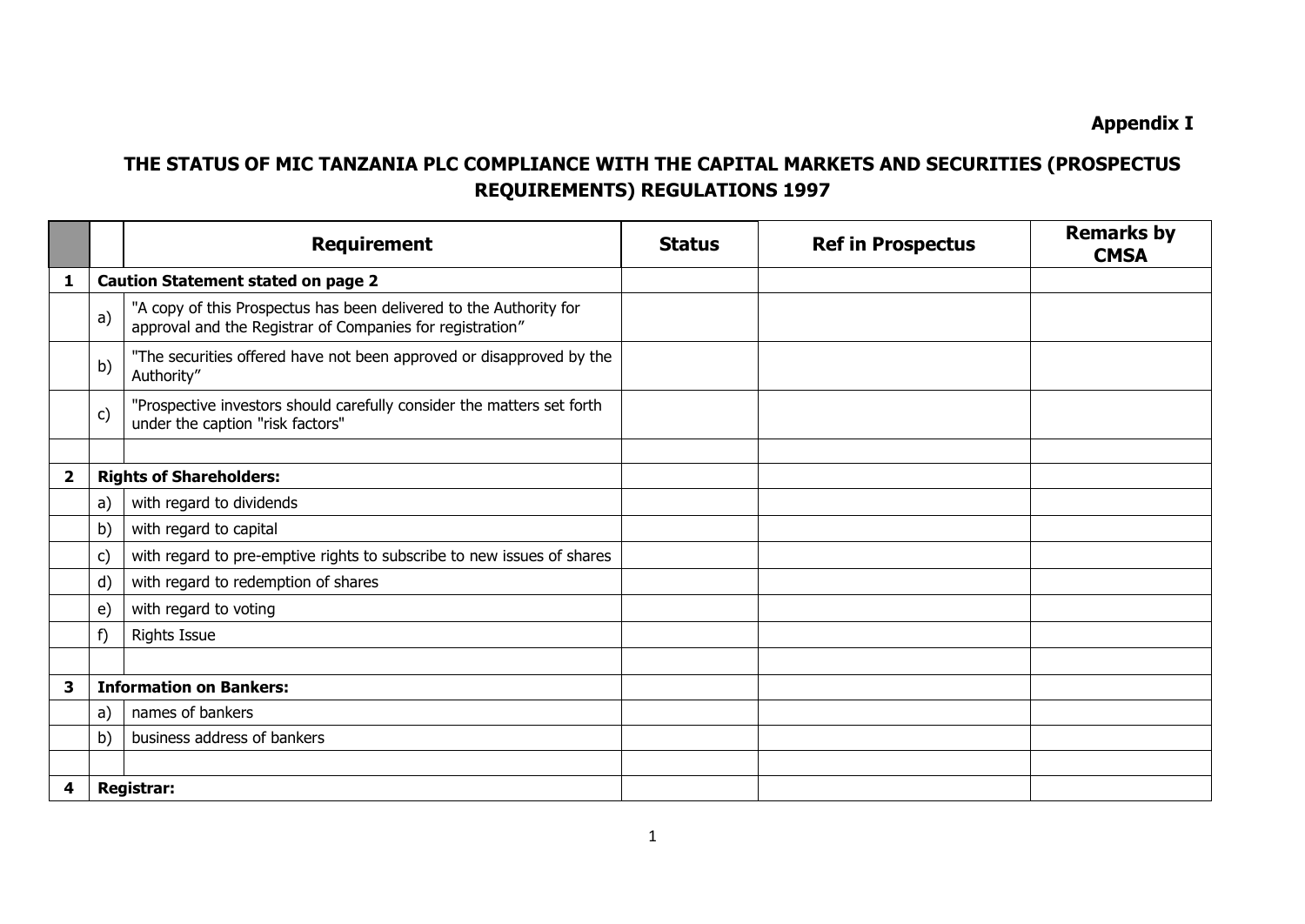|   |              | <b>Requirement</b>                                                                                     | <b>Status</b> | <b>Ref in Prospectus</b> | <b>Remarks by</b><br><b>CMSA</b> |
|---|--------------|--------------------------------------------------------------------------------------------------------|---------------|--------------------------|----------------------------------|
|   | a)           | name of registrar                                                                                      |               |                          |                                  |
|   | b)           | business address of registrar                                                                          |               |                          |                                  |
|   |              |                                                                                                        |               |                          |                                  |
| 5 |              | <b>Affairs of the Issuer:</b>                                                                          |               |                          |                                  |
|   | a)           | brief history of the issuer                                                                            |               |                          |                                  |
|   | b)           | nature of bankruptcy, receivership or similar proceedings                                              |               |                          |                                  |
|   | c)           | results of bankruptcy, receivership or similar proceedings                                             |               |                          |                                  |
|   | d)           | Nature of any material reclassification, merger or consolidation.                                      |               |                          |                                  |
|   | $\epsilon$   | The acquisition of any material amount of assets otherwise than in<br>the ordinary course of business. |               |                          |                                  |
|   | f)           | Disposition of any material amount of assets otherwise than in the<br>ordinary course of business.     |               |                          |                                  |
|   |              |                                                                                                        |               |                          |                                  |
| 6 |              | Summary of the Material Provisions of the Articles of Association<br>with respect to                   |               |                          |                                  |
|   | a)           | Annual general meetings.                                                                               |               |                          |                                  |
|   | b)           | Voting rights.                                                                                         |               |                          |                                  |
|   | $\mathsf{c}$ | Election and approval of directors.                                                                    |               |                          |                                  |
|   | d)           | Rights of directors to vote on proposal in which they have a personal<br>interest.                     |               |                          |                                  |
|   |              |                                                                                                        |               |                          |                                  |
| 7 |              | <b>Legal Opinion on:</b>                                                                               |               |                          |                                  |
|   |              |                                                                                                        |               |                          |                                  |
|   | a)           | Whether all licenses and consents required to perform the business<br>have been duly obtained.         |               |                          |                                  |
|   | b)           | Validity of evidence of ownership of fixed assets.                                                     |               |                          |                                  |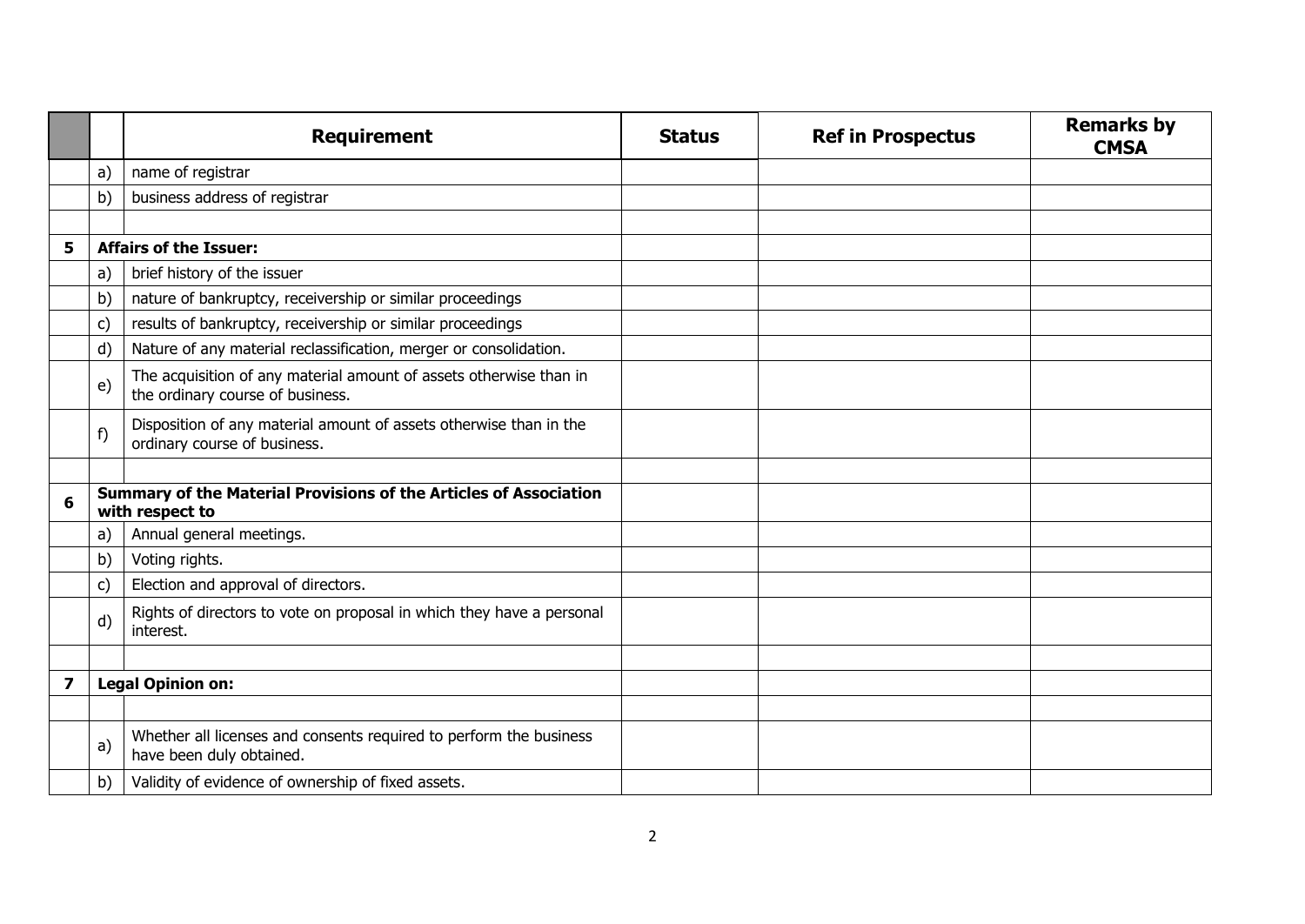|   |              | <b>Requirement</b>                                                                   | <b>Status</b> | <b>Ref in Prospectus</b> | <b>Remarks by</b><br><b>CMSA</b> |
|---|--------------|--------------------------------------------------------------------------------------|---------------|--------------------------|----------------------------------|
|   | C)           | Any contract with respect to proposed issue of securities.                           |               |                          |                                  |
|   |              | (i) Underwriting contract.                                                           |               |                          |                                  |
|   |              | (ii) Contracts with any securities exchange.                                         |               |                          |                                  |
|   |              | (iii) Contract with registrar.                                                       |               |                          |                                  |
|   |              | (iv) Contract with trustees of bonds.                                                |               |                          |                                  |
|   |              | (v) Debentures.                                                                      |               |                          |                                  |
|   |              | (vi) Any other contract (specify).                                                   |               |                          |                                  |
|   | $\mathsf{d}$ | Any material litigation.                                                             |               |                          |                                  |
|   | e)           | The existing capital and proposed changes.                                           |               |                          |                                  |
|   | f)           | Any other material items with regard to legal status of the issuer.                  |               |                          |                                  |
|   |              |                                                                                      |               |                          |                                  |
| 8 |              | <b>Directors Information:</b>                                                        |               |                          |                                  |
|   | a)           | a brief account of the business experience during the preceding 5<br>years.          |               |                          |                                  |
|   | b)           | whether any director or executive officer has been involved with:                    |               |                          |                                  |
|   |              | (i) a company or partnership which has filed a petition under any<br>bankruptcy law. |               |                          |                                  |
|   |              | (ii) has been convicted in a criminal proceedings.                                   |               |                          |                                  |
|   | $\mathsf{C}$ | the number of each class of shares held by each director.                            |               |                          |                                  |
|   | d)           | whether any director intends to sell any of his holdings within a year.              |               |                          |                                  |
|   | e)           | details of acquisition of shares by each director within a year prior to<br>the IPO. |               |                          |                                  |
|   | f)           | details of disposal of shares by each director within a year prior to the<br>IPO.    |               |                          |                                  |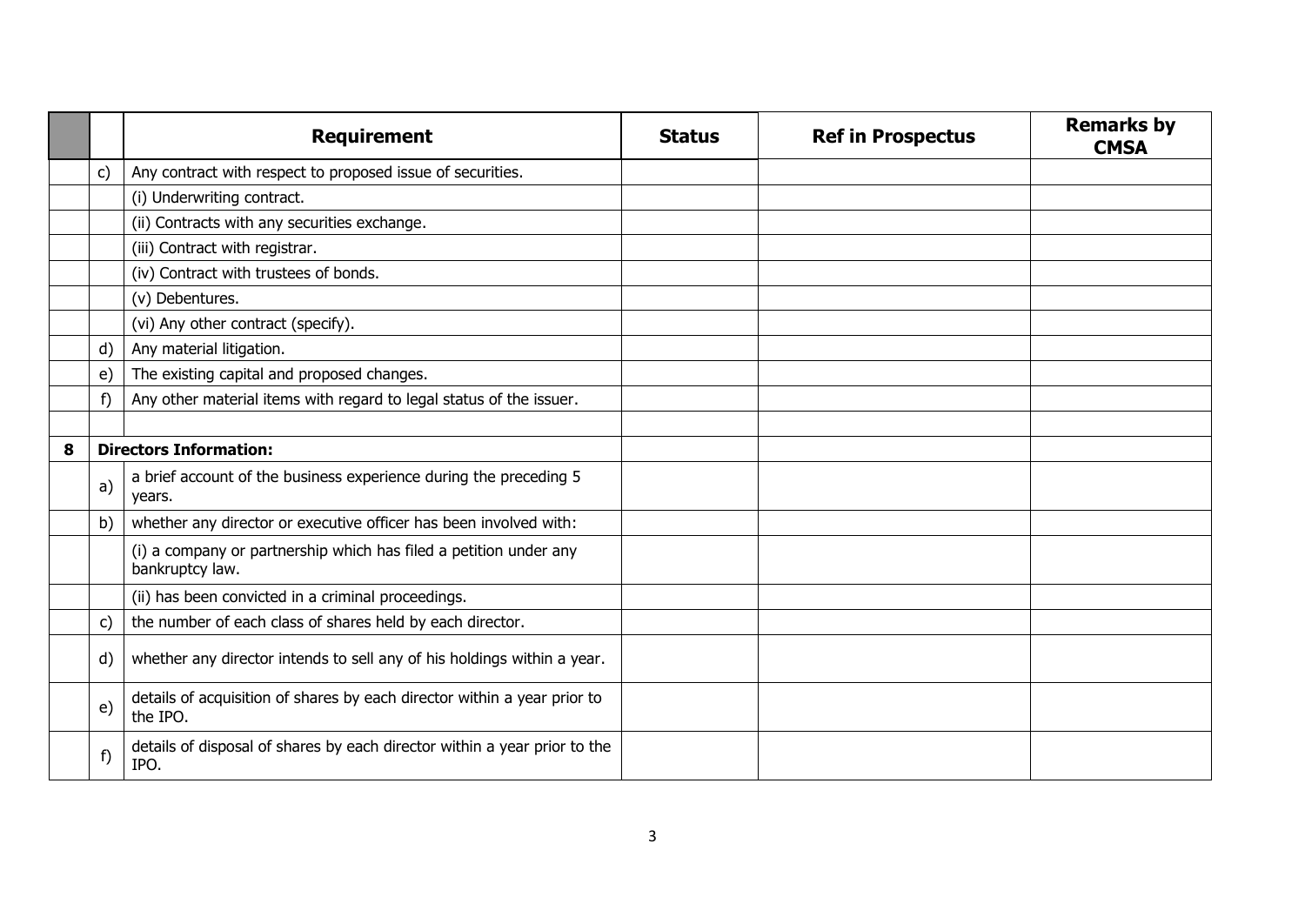|    |              | <b>Requirement</b>                                                                                                        | <b>Status</b> | <b>Ref in Prospectus</b> | <b>Remarks by</b><br><b>CMSA</b> |
|----|--------------|---------------------------------------------------------------------------------------------------------------------------|---------------|--------------------------|----------------------------------|
|    | g)           | details of options each director has to purchase shares of the issuer<br>or a subsidiary company.                         |               |                          |                                  |
|    | i)           | details of any existing contract between the directors and the issuer.                                                    |               |                          |                                  |
|    |              |                                                                                                                           |               |                          |                                  |
| 9  |              | <b>Capital of Issuer:</b>                                                                                                 |               |                          |                                  |
|    | a)           | authorised share capital                                                                                                  |               |                          |                                  |
|    | b)           | paid-up share capital                                                                                                     |               |                          |                                  |
|    | $\mathsf{C}$ | nominal value of shares                                                                                                   |               |                          |                                  |
|    | d)           | issuers' subsidiaries shares paid otherwise than for cash within two<br>years preceding the IPO for                       |               |                          |                                  |
|    | e)           | consideration paid in 9 (d) above                                                                                         |               |                          |                                  |
|    | f)           | (i) any capital issued for cash within 2 years prior to the IPO                                                           |               |                          |                                  |
|    |              | (ii) price and other terms of issue                                                                                       |               |                          |                                  |
|    |              | (iii) if not fully paid, dates any installments are payable                                                               |               |                          |                                  |
|    |              | (iv) any other material alterations in the share capital of the issuer<br>within two years immediately preceding the IPO. |               |                          |                                  |
|    |              | (v) all substantial shareholders of the issuer                                                                            |               |                          |                                  |
|    |              | (vi) number of shares to be listed                                                                                        |               |                          |                                  |
|    |              |                                                                                                                           |               |                          |                                  |
| 10 |              | <b>Debt of Issuer:</b>                                                                                                    |               |                          |                                  |
|    | a)           | material outstanding indebtedness                                                                                         |               |                          |                                  |
|    |              | (i) bank loans                                                                                                            |               |                          |                                  |
|    |              | (ii) overdrafts                                                                                                           |               |                          |                                  |
|    |              | (iii) debentures                                                                                                          |               |                          |                                  |
|    |              | (iv) hire purchase agreements                                                                                             |               |                          |                                  |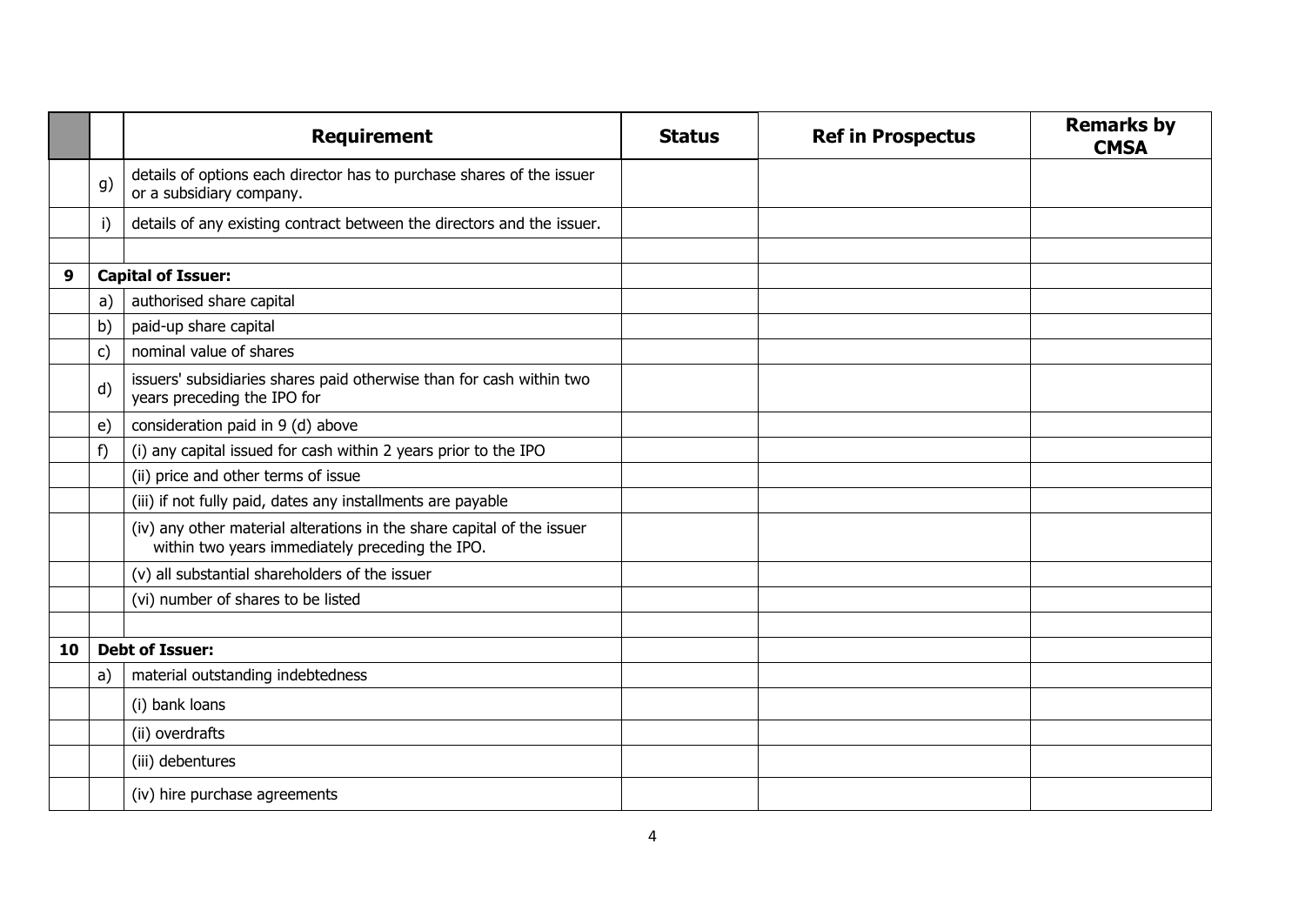|    |    | <b>Requirement</b>                                                  | <b>Status</b> | <b>Ref in Prospectus</b> | <b>Remarks by</b><br><b>CMSA</b> |
|----|----|---------------------------------------------------------------------|---------------|--------------------------|----------------------------------|
|    |    | (v) mortgages                                                       |               |                          |                                  |
|    |    | (vi) bank acceptance credits                                        |               |                          |                                  |
|    |    | (vii) financial guarantees by the issuer                            |               |                          |                                  |
|    |    | (viii) contingent liabilities                                       |               |                          |                                  |
|    |    |                                                                     |               |                          |                                  |
| 11 |    | <b>Fixed Assets:</b>                                                |               |                          |                                  |
|    | a) | details of location, area or tenure of factories and main buildings |               |                          |                                  |
|    | b) | details of plant and equipment                                      |               |                          |                                  |
|    |    | (i) cost                                                            |               |                          |                                  |
|    |    | (ii) age                                                            |               |                          |                                  |
|    |    | (iii) model                                                         |               |                          |                                  |
|    |    | (iv) vendor                                                         |               |                          |                                  |
|    |    | (v) whether will be replaced within two years                       |               |                          |                                  |
|    |    |                                                                     |               |                          |                                  |
| 12 |    | <b>Valuation Report:</b>                                            |               |                          |                                  |
|    |    |                                                                     |               |                          |                                  |
|    |    |                                                                     |               |                          |                                  |
| 13 |    | <b>Material Contracts:</b>                                          |               |                          |                                  |
|    | a) | parties to the contract                                             |               |                          |                                  |
|    | b) | dates of the contract                                               |               |                          |                                  |
|    |    |                                                                     |               |                          |                                  |
| 14 |    | <b>Risk Factors:</b>                                                |               |                          |                                  |
|    | a) | new venture risk                                                    |               |                          |                                  |
|    | b) | construction risks                                                  |               |                          |                                  |
|    | c) | licensing risks                                                     |               |                          |                                  |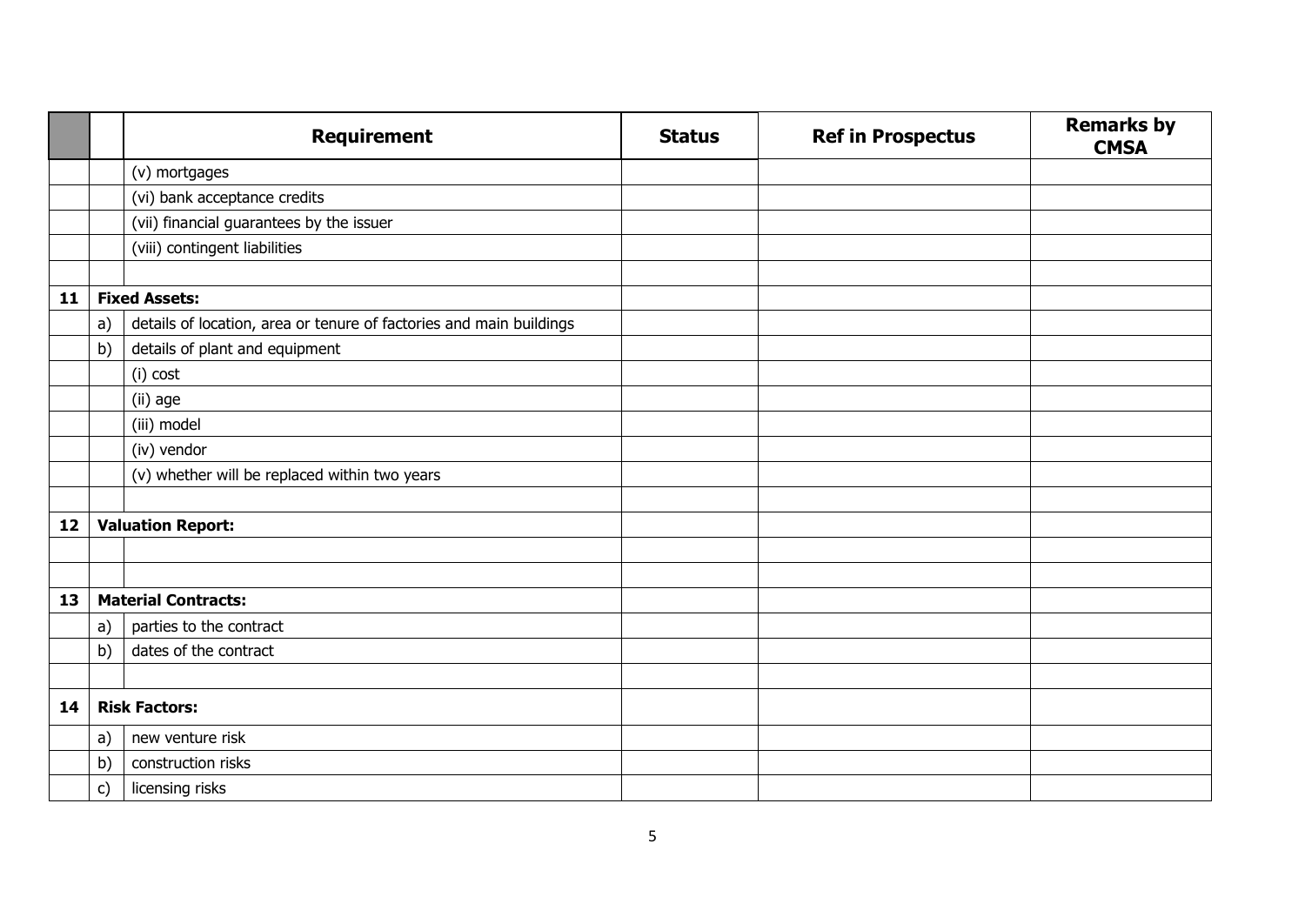|    |            | <b>Requirement</b>                                           | <b>Status</b> | <b>Ref in Prospectus</b> | <b>Remarks by</b><br><b>CMSA</b> |
|----|------------|--------------------------------------------------------------|---------------|--------------------------|----------------------------------|
|    | d)         | Potential for increased competition                          |               |                          |                                  |
|    | $\epsilon$ | regulation                                                   |               |                          |                                  |
|    | f)         | dependence on key personality                                |               |                          |                                  |
|    | g)         | taxation                                                     |               |                          |                                  |
|    | h)         | level of indebtedness                                        |               |                          |                                  |
|    | i)         | dilution                                                     |               |                          |                                  |
|    | j)         | unexpectedness of dividends                                  |               |                          |                                  |
|    |            |                                                              |               |                          |                                  |
| 15 |            | Use of Proceeds of the Issue                                 |               |                          |                                  |
|    |            |                                                              |               |                          |                                  |
| 16 |            | <b>Information to be Submitted to the Authority</b>          |               |                          |                                  |
|    | a)         | Financial Statements for 5 years                             |               |                          |                                  |
|    |            | (i) Principal products rendered                              |               |                          |                                  |
|    |            | (ii) Principal markets                                       |               |                          |                                  |
|    |            | (iii) Methods of distributing principal products             |               |                          |                                  |
|    |            | (iv) Status of the development of products                   |               |                          |                                  |
|    |            | (v) Investments necessary to develop the product             |               |                          |                                  |
|    |            | (vi) Summary of $R + D$ expenditures                         |               |                          |                                  |
|    |            | (vii) Sources of raw materials                               |               |                          |                                  |
|    |            | (viii) Availability of raw materials                         |               |                          |                                  |
|    |            | (ix) Extent of dependency on any single supplier or customer |               |                          |                                  |
|    | b)         | Importance and duration of :                                 |               |                          |                                  |
|    |            | (i) patents                                                  |               |                          |                                  |
|    |            | (ii) trade marks                                             |               |                          |                                  |
|    |            | (iii) licenses                                               |               |                          |                                  |